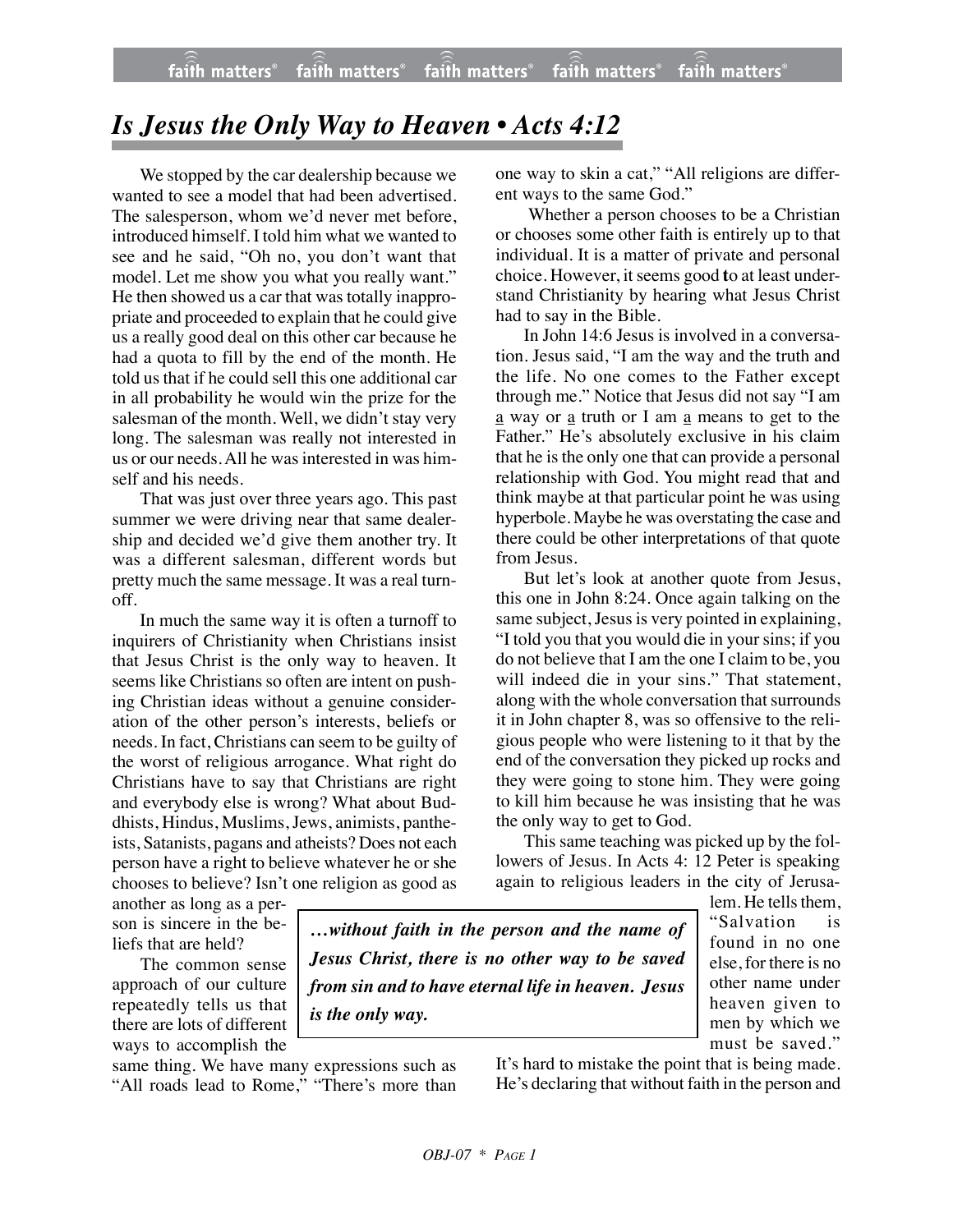the name of Jesus Christ, there is no other way to be saved from sin and to have eternal life in heaven. Jesus is the only way.

What St. Peter said in Acts 4:12, St. Paul echoes in I Timothy 2:5. In the previous verse Paul teaches that God wants everyone to be saved from sin and to come to the knowledge of truth. He goes on to explain how a person gets salvation and learns the truth about God. He explains, "There is one God and one mediator between God and men, the man Christ Jesus." It's another one of these all or nothing statements. There's only one way to God. It's not through saints, it's not through some other religion, it's not through doing good deeds. The only way to God is through Jesus Christ. He is it. It's all or nothing.

Now I think if I were an objector to Christianity and I read these statements, that maybe they would drive me away more than they would draw me close. I think my objections might be

strengthened. However, these lines from the Bible would be helpful to me in understanding why Christians say what they say. For too often Christians are perceived as arrogant

and presumptuous in their claim that, "Because I'm a Christian I'm going to heaven and other people are not going to heaven because they are not Christians." These verses would help me to understand that Christians aren't claiming to be smarter and superior to everyone else at all. They are just saying that this is what the Bible teaches. This is what Jesus said. This is God's plan and not ours!

The Bible teaches that all humans are sinners who are alienated from God and therefore we are excluded from heaven. Nothing that we can do will work to remedy our situation. So unless God steps in and does something, we're done. But God did step in.

God's solution was Jesus Christ his Son. He sent his Son from heaven to earth. For thirty-three years Jesus lived a perfect life that qualified him to be a substitute who could take the sin of other people. He was then sent to a cross to die. He took all human sin of all of history on himself and paid that penalty for sin when he died on the cross and then rose back to life again.

But couldn't God have done it some other way? If he's God, why couldn't he just say, "Poof! All sin is forgiven!" Why not just pardon everybody? Or why doesn't he set up a system of credits and debits so that if you do bad stuff you get a debit and if you do good stuff you get a credit and by the day you die you hope to be at least one ahead on the credits? Then it would be up to everybody to sort of work it out for themselves. Or why didn't God endorse all the different religions that people come up with and say that they all lead to the same place, they all lead to heaven? Wouldn't that be a better alternative than killing his own Son?

Seriously, would God send his Son to die if there really was any other way of doing it? Now if you're a parent, you think about that. Would you give your own child to be sacrificed if there was any other way of accomplishing whatever you were trying to accomplish? It seems obvious that God sent Jesus to die because that was the only solution. That was the only thing that would

*The only way to God is through Jesus Christ. He is it. It's all or nothing.*

work. There simply was no other way.

Think of the one person

that you love more than anyone else in the world. Now, as horrible as the thought is, imagine that person suffering severe injuries in a terrible accident that has left him on life support in a hospital. As you stand by the bed, the attending physician comes in and says that this person that you love so very much is brain dead and there's really no point in continuing life support. He asks if you would be willing to sign a consent form that his organs could be donated to help other people live. The physician says, "Why don't you take an hour and a half to think about it and I'll meet you back here."

You put the form in your pocket and start walking down the hall in a daze. As you wander through the hospital something happens that is never suppose to happen. Through a series of events you find out who the intended recipient of your loved one's heart is supposed to be. This person is going to die very soon without a heart transplant. It is his only hope. And so, in one of the most difficult decisions you've ever made, you take the pen and sign the consent form. Shortly thereafter, the one you love is removed from life support and his heart is removed. And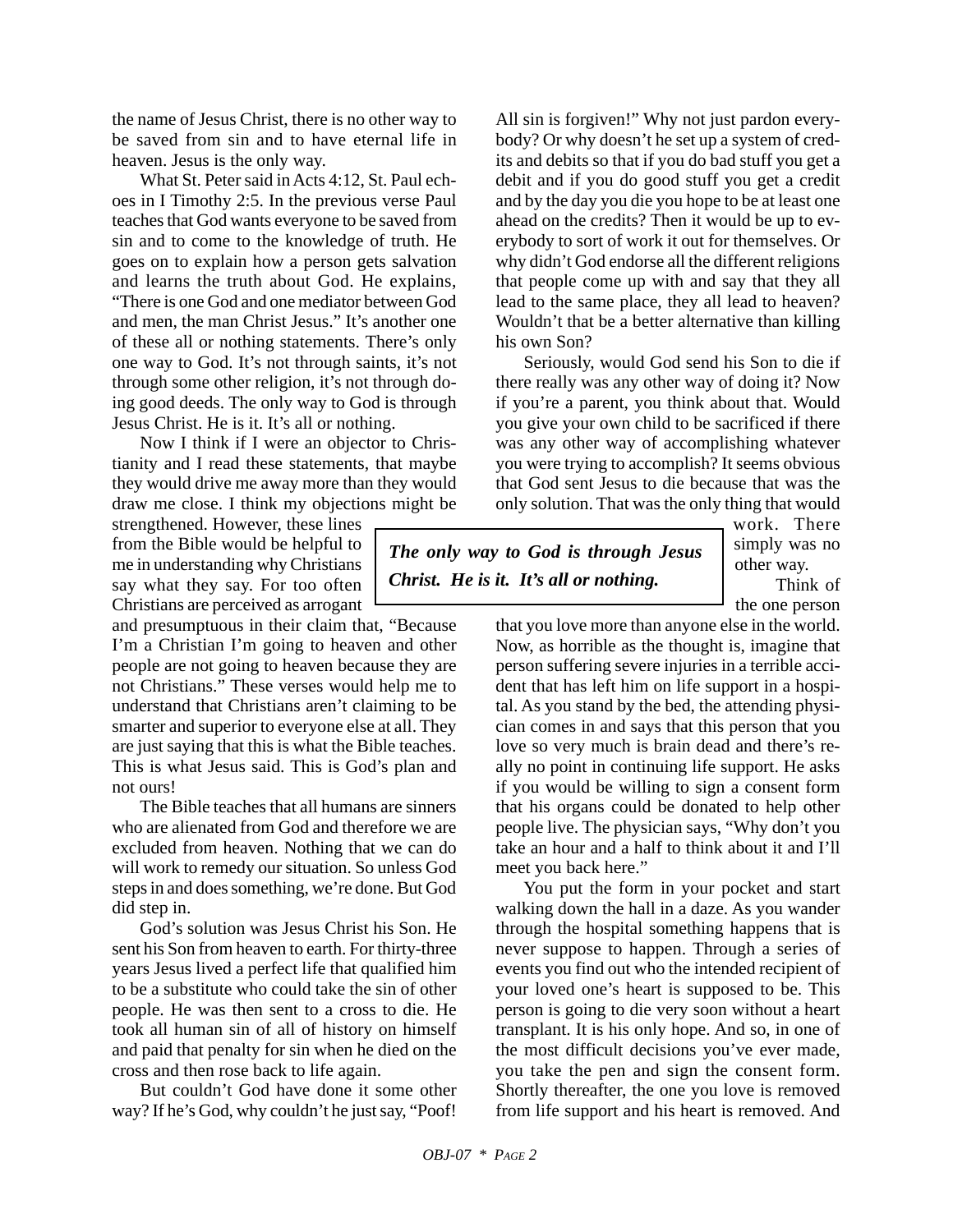then to your absolute amazement you find out that at the very last moment the intended recipient of the heart refuses the heart. Now it is too late to find another compatible recipient and the heart is going to go to waste.

You are so dumbfounded that you rush to the room of the intended recipient and demand, "Why?" The intended recipient turns to you and says, "Well, you know there are a lot of different ways to deal with heart disease. I've decided from now on I'm going to take an aspirin everyday, become a vegetarian and start running a few miles a day. And then you know I was reading this article about some alternative medicine you can buy over the counter in Tijuana, Mexico, and so probably later this week I'm going to travel to Mexico and buy this medicine and start taking it."

Your mouth hangs open in amazement. You don't know whether you feel pity or rage. You blurt out the words, "Are you crazy? None of that stuff will work! You're past taking an aspirin everyday. Eating a few carrots is not going to change your situation. None of these things will save your life. You are signing your own death certificate. Your only hope is the transplanted heart from the person that I love more than anyone else in the world"

God's plan to save our souls for eternity, the plan explained in the Bible, is absolutely brilliant. It was completely sacrificial but, most of all, it's the only way that would work. Nothing else would

work and so that's why he did it.

But the objector insists, "There have just got to be some others ways to heaven! Really, as long as you sincerely believe, God certainly will accept that as enough."

Does it really make

sense that all roads lead to heaven as long as you're sincere? It's hard to find an example of that principle working in any area of life. If you have high blood pressure or if you have glaucoma or diabetes, you've got to take the right medicine for whatever the malady is. You can't just take any medicine because you're sincere. If in the middle of the night you wake up with a headache and you mistakenly grab the rat poison instead of the Tylenol, do you think you're going to wake up tomorrow morning healthy and headache free just because you were sincere?

There isn't another area of life where we think and function in that way. Not that sincerity isn't good. It's very important. But sincerity does not make the wrong way into the right way anymore than sincerity makes a wrong religion right.

To claim that all religions lead to heaven is both naive and ignorant. It's typically the type of statement that is made by somebody who probably isn't very knowledgeable about religion. The truth is that most religions of the world are really quite contradictory one to the other.

For example, Christianity teaches the deity, death and resurrection of Jesus Christ. Islam denies the deity, the death and the resurrection of Jesus Christ. Hinduism says there are thousands of gods. Christianity says there is only one God. Christianity says that Jesus is God and that he is the Messiah. Judaism insists that Jesus is not God and he is not the Messiah. These opposing teachings cannot all be true at the same time. Some are right and some are wrong.

I think that it is more intellectually honest to say that Christianity is wrong and some other religion is right, than to insist that contradictory religions are all right and that they all lead to God and heaven. That just doesn't make sense.

For those of you who insist that there probably is a better way to God than the way of Chris-

> tianity, if that is legitimately your belief, then I encourage you to do all you can to pursue it. But I'd like to offer some guidelines to consider along the way.

> One of them is to at least give Christianity a full and a fair chance.

Let Christianity compete in the search for a true religion. Read the Bible yourself — don't base your judgment on what somebody else has said about it. Read the Bible in it's entirety. Be bold enough to say a prayer to God that says, "God, if you are there, if this is the true way, please show me. And if you'll help me to believe, then I will."

A second guideline is to beware of the danger of searching forever. There are hundreds,

*dead. This demonstrates that He is the one whom He claimed to be, the unique Son of God and the only way by which a person can have a personal relationship with the true and living God.1*

*Jesus is unique. He came back from the*